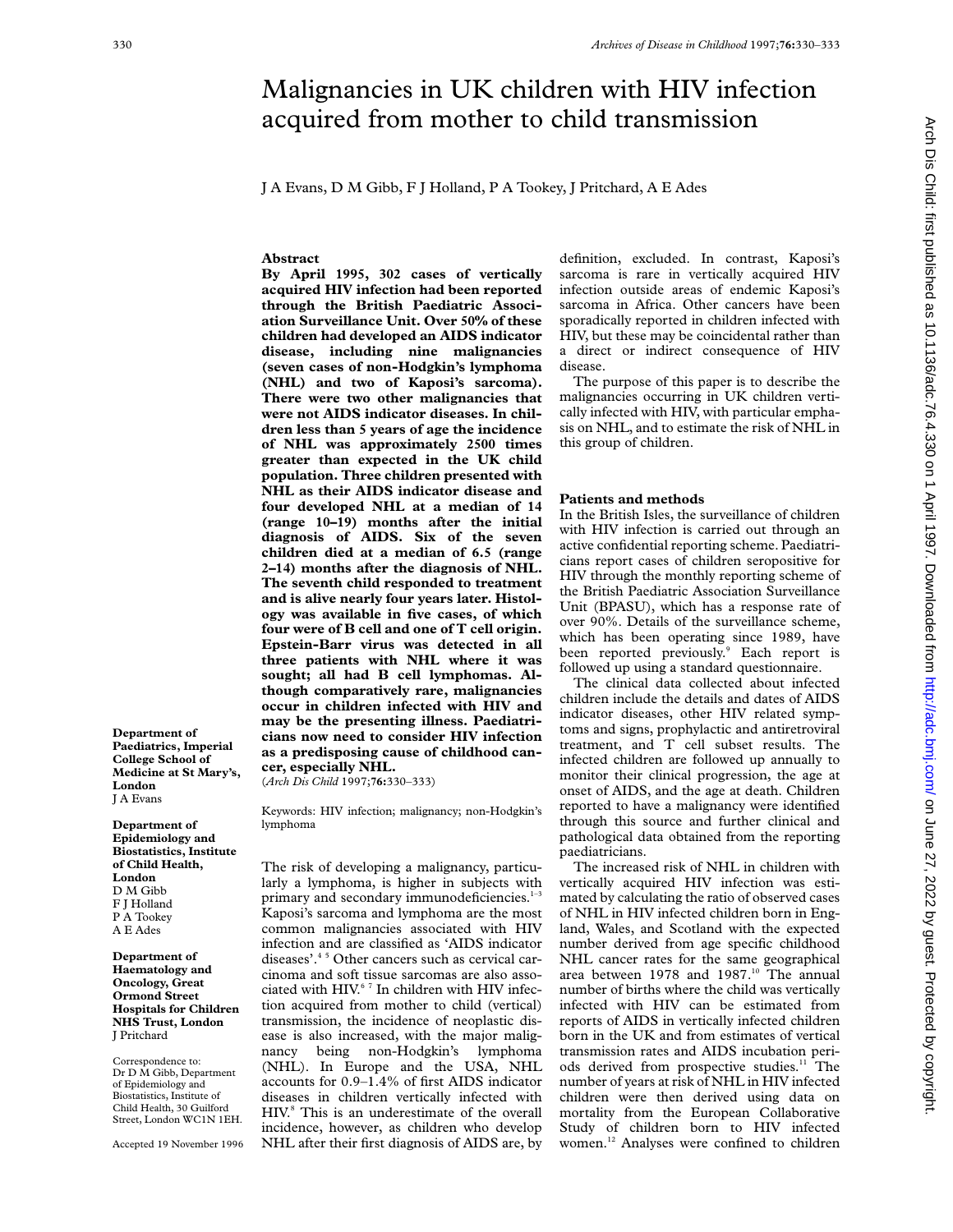*Table 1 Details of children with NHL and HIV infection acquired through mother to child transmission*

| Patient<br>No  | Sex | Ethnic<br>origin | Age at<br>HIV<br>diagnosis<br>(vears) | Age at<br>AIDS<br>diagnosis<br>(vears) | Age at<br>NHL<br>diagnosis<br>(vears) | Age at<br>death<br>(years) | <b>AIDS</b><br>defining<br>illness | CD4<br>count<br>per<br>$\hat{m}^{3*}$ | Site and histology<br>of lymphoma | Treatment                                                                          | Cause of death                                 |
|----------------|-----|------------------|---------------------------------------|----------------------------------------|---------------------------------------|----------------------------|------------------------------------|---------------------------------------|-----------------------------------|------------------------------------------------------------------------------------|------------------------------------------------|
|                | M   | White            |                                       | 0.7                                    | 2.1                                   | 3.4                        | <b>FTT</b>                         | 40<br>$(-1)$                          | Left ear and<br>cerebral          | Surgery/radiotherapy/COMP $\times$ 1, NHL<br>vincristine + prednisolone $\times$ 2 |                                                |
| 2              | F   | Mixed            |                                       | 2.8                                    | 2.8                                   | 3.3                        | <b>NHL</b>                         | 190<br>(0)                            | Abdominal                         | Unknown                                                                            | <b>NHL</b>                                     |
| 3              | F   | African          |                                       | 1.3                                    | 2.4                                   | 2.7                        | Enc                                | 16<br>$(-2)$                          | Cerebral<br>(presumptive)         | Palliation                                                                         | <b>NHL</b>                                     |
| 4              | M   | African          | 0.15                                  | 0.15                                   | 1.0                                   | 1.2                        | PCP                                | 410<br>$(-4)$                         | Disseminated                      | Palliation                                                                         | Haemorrhage from<br><b>NHL</b>                 |
| 5              | F   | White            | 1.0                                   | 1.0                                    | 2.2                                   | 3.3                        | FTT/<br>Enc                        | 5<br>$(+2)$                           | Tonsil                            | Vincristine + prednisolone                                                         | Septicaemia; no<br>recurrence of<br><b>NHL</b> |
| 6              | М   | Hispanic         | 5.8                                   | 4.9                                    | 4.9                                   | ŧ                          | <b>NHL</b>                         | 390<br>$(+13)$                        | Nasopharyngeal                    | NHL protocol 903                                                                   | Alive, age 8.5 years                           |
| $\overline{7}$ | M   | African          | ÷                                     | 2.4                                    | 2.4                                   | 3.0                        | <b>NHL</b>                         | 40<br>(0)                             | Soft palate                       | $VP16 + prednisolone$                                                              | <b>NHL</b>                                     |

\* Figures in parentheses indicate timing of CD4 count measurements (in months) relative to NHL diagnosis.

† Mother known to have HIV infection during pregnancy.

‡ This is the only child still alive.

FTT = failure to thrive; Enc = HIV encephalopathy; PCP = *Pneumocystis carinii* pneumonia; COMP = cyclophosphamide, vincristine, methotrexate, prednisolone.

less than 5 years of age as follow up data on older children infected with HIV were limited.

#### **Results**

By June 1995, 302 children with confirmed HIV infection as a result of vertical transmission had been reported from centres in England, Wales, and Scotland.<sup>13</sup> Of these, 164 had AIDS and 95 had died. Eleven children had developed a malignancy. Two children, one of Ugandan and one of Zambian origin, had Kaposi's sarcoma and have been reported elsewhere.<sup>14 15</sup>

Two children had developed malignancies which were not defining of AIDS. One boy developed a Ewing's sarcoma of a fibula at 6 years of age and died six months later of HIV encephalopathy.16 The second child was a girl who developed a cerebral rhabdoid tumour at the age of 5.5 years, which was successfully treated with surgery and radiotherapy. She remains well at 11 years of age.

# NON-HODGKIN'S LYMPHOMA

Seven children were reported to have NHL and their details are shown in table 1. There was no significant association of NHL with ethnic group or maternal risk factors for acquiring HIV, such as intravenous drug use. Four mothers knew their HIV diagnosis before their child was born, but in three cases HIV was diagnosed only after the child presented with an AIDS indicator disease. The median age of the children at the diagnosis of AIDS was 14 months (range 3–33 months).

NHL was the initial AIDS indicator disease in three children, and in the remaining four it was diagnosed between 10 and 19 months (median 14 months) after the initial diagnosis of AIDS. All children had low CD4 counts for their age<sup>17</sup> around the time of diagnosis of NHL, with the exception of one child whose HIV status was ascertained retrospectively after treatment for B cell lymphoma had been completed. This child is still alive nearly four years later, whereas the remaining children had all died at a mean of six (range 2–14) months after the diagnosis of NHL. Five of the six deaths were related to NHL. The two children

with cerebral lymphoma were diagnosed on clinical and radiological grounds without histological confirmation, although one appeared to be a recurrence of a definitively diagnosed lymphoma (patient 1); the abnormalities seen with computed tomography were compatible with either lymphoma or toxoplasmosis, but both patients were unresponsive to treatment for toxoplasmosis.

#### TREATMENT

In two patients (patients 3 and 4), both of whom already had AIDS, no specific treatment was given for the lymphoma. The tonsillar lymphoma of patient 5 responded to a 'palliative' five week course of vincristine and high dose steroids; this patient continued to receive a small dose of steroids until her death 14 months later. Although no necropsy was performed there was no clinical evidence of a recurrence of the lymphoma. Patient 1 initially presented with a lymphoma affecting his left ear which responded to local radiotherapy; the recurrent presumed cerebral lymphoma was treated with one course of a modified COMP protocol (cyclophosphamide, vincristine, methotrexate, prednisolone), but had a limited response and major toxicity. Patients 6 and 7 also received specific chemotherapy; the treatment received by patient 2 is unknown (table 1). In patients 2 and 7 the lymphoma progressed rapidly and both children died within six months of presentation. Only the older boy with B cell NHL (patient 6) completed a nine month standard intensive chemotherapy regimen (NHL protocol 903); he remains free of lymphoma nearly four years later.

In the five patients where histology was available, four were of B cell origin and one was a T cell lymphoma. Three of the B cell lymphomas were high grade diffuse large cell malignancies, as shown in fig 1A (patient 5). The fourth (patient 6) is a classic 'Burkitt's lymphoma' (fig 1B). Viral studies were undertaken in three children (patients 4, 5, and 6), all with B cell NHL; all three were positive for the Epstein-Barr virus latent membrane protein (fig 1C, patient 5).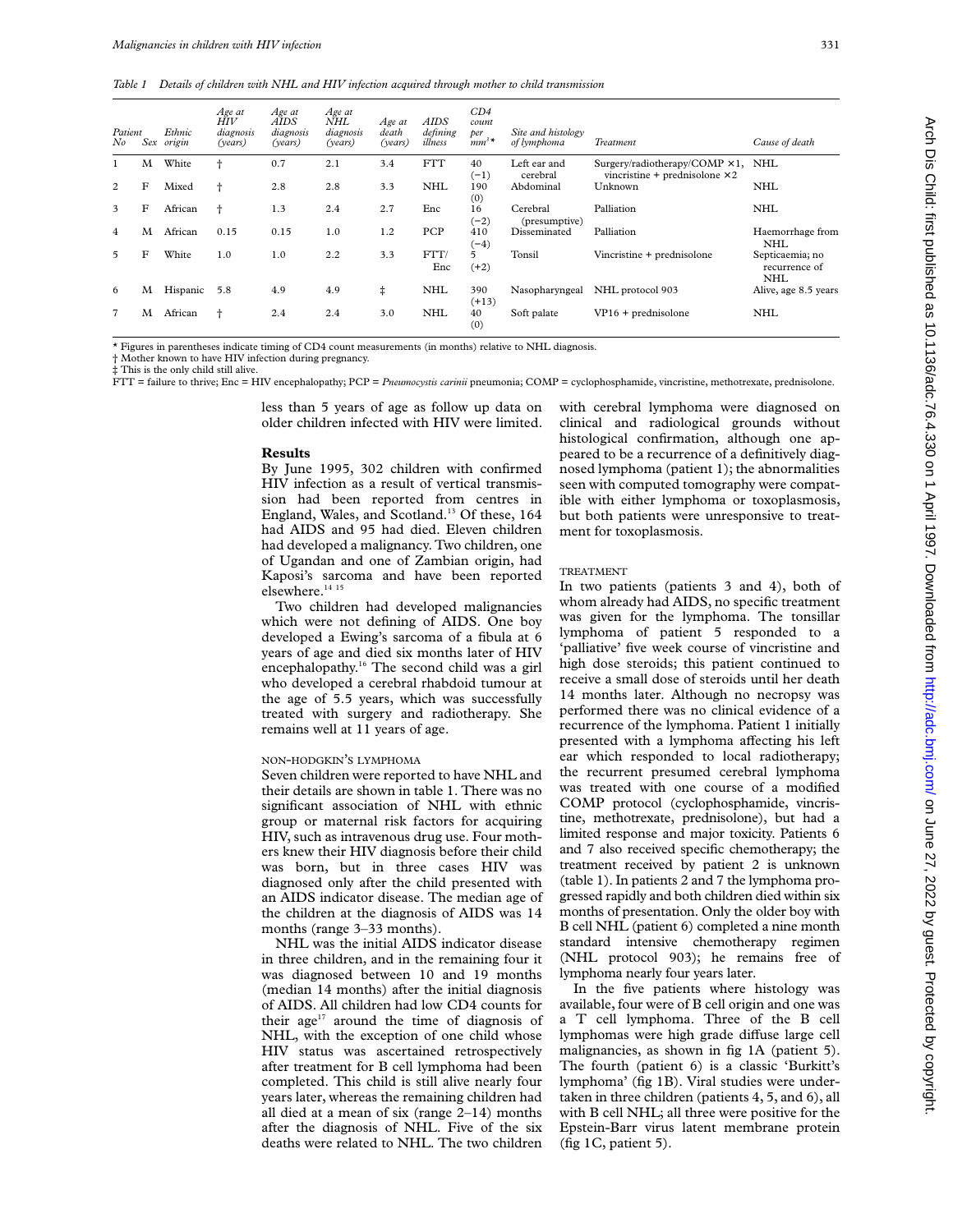

*Figure 1(A) High grade diffuse large B cell lymphoma of the tonsil (patient 5). (B) DiVuse B cell lymphoma of the nasopharynx (patient 6). (C) Positive immunostaining for Epstein-Barr virus latent membrane protein (patient 5).*

## INCIDENCE OF NHL

The incidence of NHL in children with vertically acquired HIV infection less than 5 years of age born in England, Wales, and Scotland was estimated to be 14.2/1000 each year. The observed number of cases (seven) in HIV infected children far exceeded the number expected in the general population (0.003), giving a rate ratio of 2288 (95% confidence interval 920 to 4715).

### **Discussion**

The increased risk of malignant disease, particularly NHL and Kaposi's sarcoma, was recognised early in the HIV epidemic. By December 1994, 6% of adult and 1.7% of paediatric AIDS indicator diseases in the USA were malignancies, approximately half of which were NHL.<sup>18</sup> These figures almost certainly underestimate the overall incidence of malignant disease in infected subjects as up to one third of tumours may occur after the presentation of the first AIDS defining illness.<sup>19</sup> Studies of children with HIV infection in Italy<sup>20</sup> and the  $USA<sup>21</sup>$  have shown an overall prevalence of malignancy of 1.8 and 5%, respectively, compared with a 3.6% prevalence of malignancy in our study. All 388 children in the Italian study acquired HIV infection from mother to child transmission. The US study of over 450 patients included children who had acquired HIV from transfusions of infected blood or blood products as well as those infected by mother to child transmission. The children were also possibly older and had more advanced disease than those in the Italian or UK studies, and the study was hospital rather than population based. All these factors may contribute to the higher overall prevalence of malignancy observed in the US study. NHL is the most common tumour type reported in all three studies.

Among children reported to AIDS surveillance programmes in the US and Europe up to 1993, Serraino and Franceschi reported that NHL occurred as a first AIDS indicator disease at almost twice the rate in black compared with white children, and twice as frequently in boys as in girls. <sup>8</sup> No association between sex or ethnicity and NHL could be observed in either our study or the Italian study, but the overall number of children with NHL in the two studies was small.

In our study NHL developed before the age of 3 years in six of the seven children, a similar finding to the Italian study in which three of the five children with NHL were less than 2 years and all were less than 4 years of age at the diagnosis of NHL. This feature probably reflects the relatively young age of the HIV infected paediatric population in the two studies. Serraino and Franceschi reported a consistent increase in the frequency of NHL, as a first AIDS indicator disease, with age in both European and US surveillance data.<sup>8</sup> The interpretation of these results is, however, complicated by the inclusion of children acquiring HIV infection via routes other than mother to child transmission.

Four of the seven children in this study already had an AIDS indicator disease, and two of the remaining three were very immunosuppressed at the time NHL was diagnosed. All six children subsequently died of NHL within 14 months. The young age and rapid course of NHL in the children in this study may reflect rapidly progressive HIV disease, as observed in 20–25% of HIV infected children born to infected mothers.<sup>12</sup> The only surviving child presented at an older age, had the classical histology of a Burkitt's lymphoma (high grade B cell lymphoma), and had a relatively higher CD4 count, a feature also reported in studies of HIV infected adults. <sup>5</sup> The fact that this child survived intensive chemotherapy with no unusual infective complications and without the diagnosis of HIV infection being made is also evidence of a more intact immune system.

The immunological subtype of the tumours observed in this study is comparable with that reported in other HIV infected children and adults, and also in reports of NHL in children with other forms of congenital and acquired immune deficiencies. In all these situations the lymphomas are usually of B cell origin. The aetiology of NHL in the context of immunodeficiency is multifactorial, $22$  involving reduced